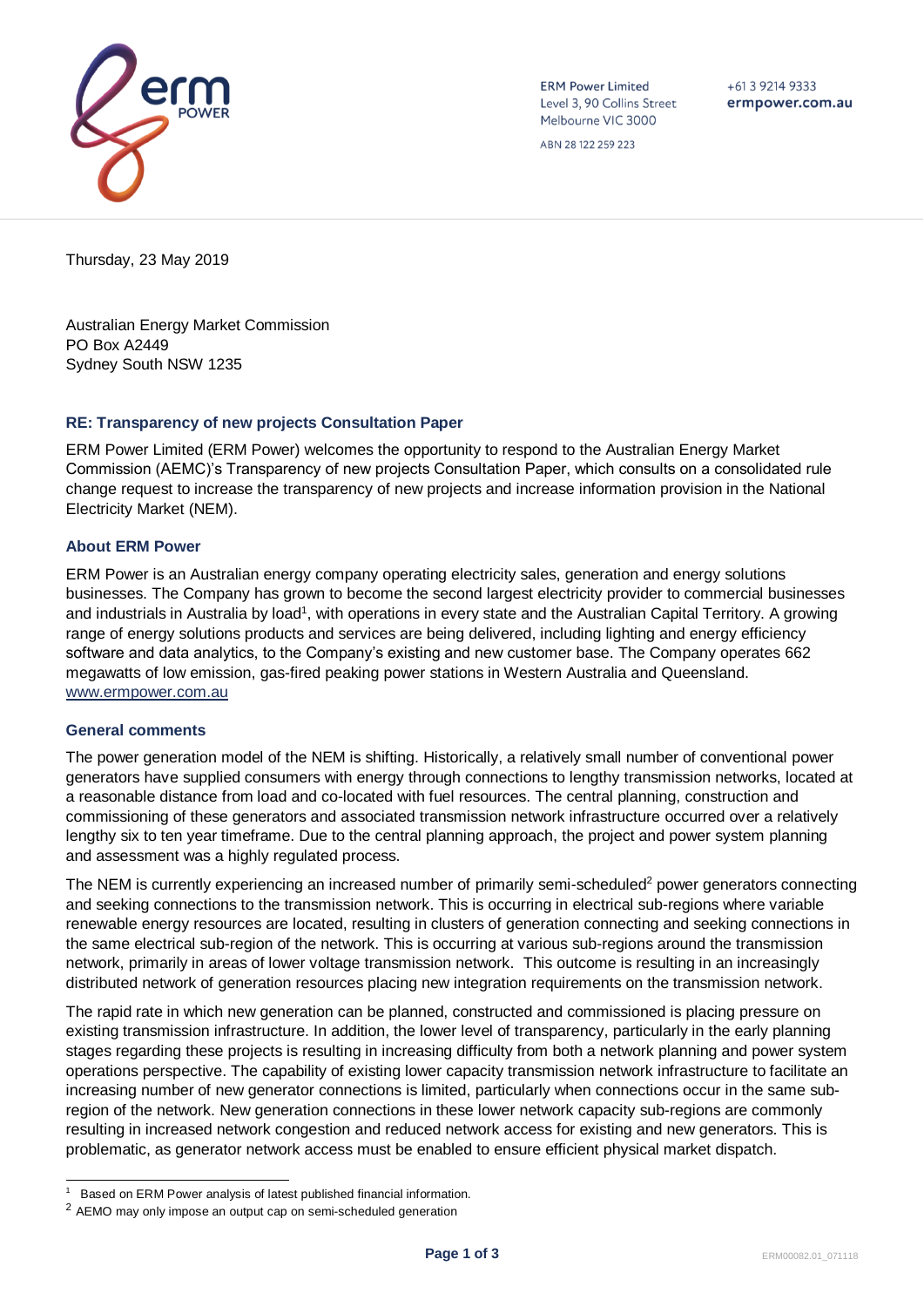

A driver of this network congestion is the limited availability of information to both existing and prospective market participants about the connections sought by prospective generators prior to the completion of a request for a connection agreement. This is compounded by the fact that in many instances the application for connection is not lodged until after construction activities have already commenced. Commonly, prospective and smaller existing generators have insufficient information available regarding how a prospective connection will impact dispatch and marginal loss factors in the region until after the connection occurs. A high number of new connections in areas of lower network capacity have the potential to limit the dispatch and marginal loss factors of both the new and existing generators, which had not been adequately considered within the planning and financing stages of the new generation. Unexpected limits to dispatch and negative changes to marginal loss factors can impact the financial and commercial viability of existing generation. This is an undesirable outcome for efficient market operation and ensuring availability of reliable supply.

As noted by our submission to the AEMC's Coordination of Generation and Transmission Investment review, ERM Power supports increased transparency in the publication of existing uncongested network headroom and the earlier publication of details regarding network connection enquiries. We fully support this consolidated rule change request. It is important that solutions are implemented to ensure that the connection of new generation is facilitated in an efficient way. ERM Power believes that the provision of accurate, timely and transparent information is essential for achieving efficient investment in transmission and generation infrastructure in the NEM.

# **Information sharing between AEMO, network service providers and new project proponents**

ERM Power believes that the transparent provision of relevant and accurate generator information is not currently available to the market. New connecting generators do not currently have the required information about the capability of a network zone to facilitate new connections. This limits their ability to make informed assessments about the impact of a new connection on the dispatch outcomes of their plant and existing plant, creating uncertainty for the financial operation of the new and existing generators.

ERM Power believe there is currently an imbalance of available information between Network Service Providers (NSPs) and new and existing generators. Relevant NSPs are currently the only party with information on potential connections at the connection enquiry stage of the connection process, although there is potential for the connection to impact network access for existing generation. We believe that information asymmetry is resulting in inefficiencies during the connection planning stage, where the potential for cooperation between parties to consider potential options to alleviate congestion risk between NSPs, existing and proposed generators is not occurring. ERM Power believe that information asymmetry can be improved through the implementation of this rule change.

# *Intending Participant category*

We note the issue raised in the Consultation Paper that information asymmetry during the connection negotiations is currently being exacerbated by the emerging role of developers. The evolution of the market is seeing an increase in the number of parties planning and building new generation plant with the intention of on-selling the assets prior to connection to the grid. These parties do not currently meet the National Electricity Rules (NER) requirements to classify within the 'Intending Participant' category, creating additional barriers for these parties to access information deemed confidential under the NER. This includes information which is required for the planning and build of new plant, including network modelling data. This creates additional limits to understanding on the potential for limited dispatch and network congestion during the planning stage for developers. As such, ERM Power supports the rationale to amend rule 2.7 of the NER to create an 'Intending Participant' category to include these participants.

ERM Power believes that information provision between participants should be a reciprocate process. We support the suggestion that 'Intending Participants' should notify AEMO if information provided during a proponent's registration process changes during project development. We also support the proposal that 'Intending Participants' should be required to notify AEMO as soon as reasonably practicable when they become aware of 'protected' or